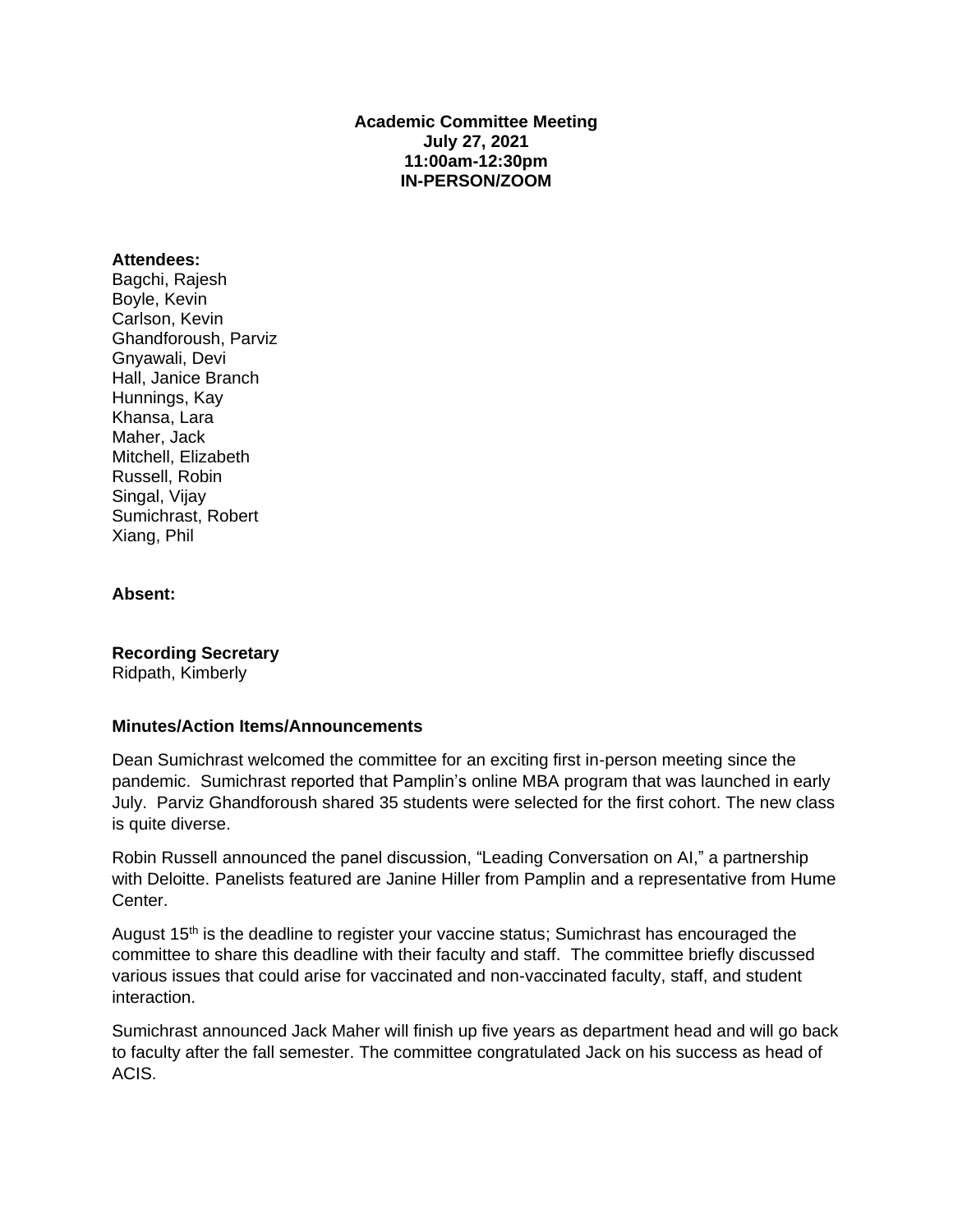### **Planning for Returning to In-Person Work for Fall**

Kay Hunnings has compiled and shared the plans for each department. Each plan begins with a set of guiding principles. Sumichrast discussed these plans with the committee. Offices must be open within working hours and the plans will be updated appropriately as conditions change. Hunnings reported on the pilot program for the university's "Future of Work" project. Sumichrast discussed class expectations for the fall semester. Rooms can be used to 100% capacity and there is no provision for social distancing. All students and the instructor must wear masks. All university employees who have not demonstrated that they are vaccinated will be required to be tested for Covid on frequent basis—initially weekly. There was an open discussion on potential situations that could arise and actions the college or university will take to resolve. Some questions remain unanswered so the college will invite leaders to meet with the Academic Committee before classes begin.

New faculty and staff reception will take place on August  $26<sup>th</sup>$  from 3:30-5:00 p.m., in the Holtzman Alumni Center. The event is planned to be outside under a tent. Sumichrast encourages everyone to attend.

There will not be a welcome back picnic this coming fall, but we do plan to pick up with in person events, later in the fall semester. August 20<sup>th</sup>, in lieu of the picnic, Lara Khansa announced an event the undergraduate office will hold for incoming freshman. She will share the details with the committee following the meeting.

### **Fall undergraduate class**

Lara Khansa shared the fall undergraduate freshman class statistics, comparing 2020 to 2021. Pamplin continues to be very popular with undergraduates. The incoming class is more diverse on many dimensions.

### **Reorganization (UG and DEIB)**

Janice Branch Hall, Pamplin's Assistant Dean for Diversity, Equity, Inclusion and Belonging (DEIB) described the mission for her role and office. She reported on the reorganization that will centralize functions related to students/alumni, faculty/staff. In particular, some of the services for recruiting undergraduates and providing resources for retention/success that were previously part of UG programs will now also be part of DEIB. Hall and Khansa are working very closely together to make sure we continue to provide the needed services. The changes and future goals are fully aligned with Pamplin Strategic Plan and section 5.6 of Pamplin's Implementation Plan.

Hall's position will continue to include support for departments in identifying and recruiting underrepresented minority and women faculty. She will continue to be a resource to the Pamplin Community Committee, business center, departments, and advisory boards. Khansa shared the Embedded Counselor will start August 10<sup>th</sup>.